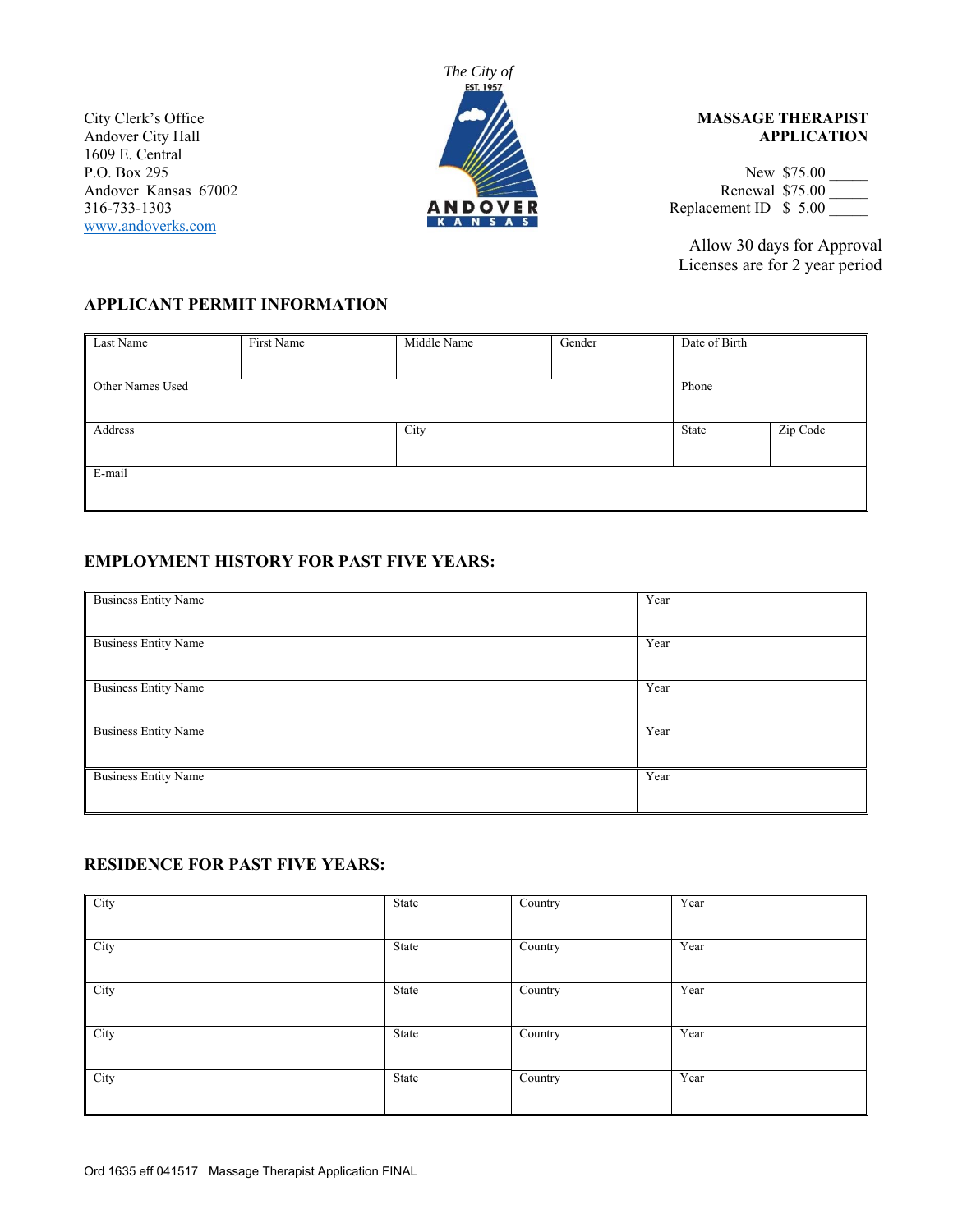**BACKGROUND QUALIFICATIONS** – If the answer to any question is yes, provide explanation on separate page and attach to your application. All applicants will be subject to criminal background check through the Kansas Bureau of Investigation by the Chief of Police.

|    |                                                                                                                                                                                                          | <b>Circle One</b> |                |
|----|----------------------------------------------------------------------------------------------------------------------------------------------------------------------------------------------------------|-------------------|----------------|
| 1) | Is the applicant a citizen or lawful resident of the United States?                                                                                                                                      | Yes               | N <sub>o</sub> |
| 2) | Is the applicant at least 18 years of age?                                                                                                                                                               | Yes               | No.            |
| 3) | Has the applicant been convicted of, or on diversion or deferred judgment for any felony or any crime of<br>moral turpitude within the five (5) years immediately preceding the date of the application? | Yes               | N <sub>o</sub> |
| 4) | Is the applicant currently under indictment, charge or information for any felony or any crime of moral<br>turpitude?                                                                                    | Yes               | No             |
| 5) | Is the applicant a registered sex offender with any federal, state or local government?                                                                                                                  | Yes               | N <sub>o</sub> |
| 6) | Has the applicant been issued any similar license or permit allowing the practice of massage therapy<br>within the past five $(5)$ years?                                                                | Yes               | N <sub>o</sub> |
|    | If so, please provide type of license, issuing agency or jurisdiction, address and phone number of issuing<br>agency or jurisdiction and time period covered by license:                                 |                   |                |
|    | <u> 1989 - Andrea Santa Andrea Andrea Andrea Andrea Andrea Andrea Andrea Andrea Andrea Andrea Andrea Andrea Andr</u><br>Have any of the previous licenses been revoked or suspended?                     | Yes               | N <sub>o</sub> |
|    |                                                                                                                                                                                                          |                   |                |
| 7) | Has the applicant been refused or denied any similar license or permit allowing the practice of massage<br>therapy within the past five (5) years?                                                       | Yes               | N <sub>0</sub> |
|    | If so, please provide the date of denial, agency or jurisdiction, address and phone number of agency or<br>jurisdiction and reason for such denial or refusal: _____________________________             |                   |                |

### **ADDITIONAL INFORMATION**

Applicant will need to get their photo taken at City Hall, 1609 E. Central, for their required photo ID card.

Provide proof of education, training and experience (one of the following):

- 1) Proof the applicant has sat for and passed the Massage and Bodywork Licensure exam (MBLEx).
- 2) Proof the applicant has sat for and passed the National Certificate of Therapeutic Massage and Bodywork exam (NCTMB) prior to February 1, 2015.
- 3) An official transcript showing the applicant has successfully completed a minimum of five hundred (500) instructortaught classroom hours within a recognized massage therapist school.
- 4) Proof of one hundred fifty (150) hours of education from an accredited institution, at least twelve (12) hours of continuing education units in the last five (5) years, and membership in a nationally recognized massage therapy association.

### **EXISTING MASSAGE PRACTITIONERS**

Provide proof of education, training and experience (one of the following):

- 1) An official transcript showing the applicant has successfully completed a minimum of five hundred (500) instructortaught classroom hours within a recognized massage therapist school, or comparable legal authority in another state.
- 2) Proof of at least three hundred (300) hours of training in massage therapy during the past three (3) years.
- 3) Proof the applicant has practiced for at least ten (10) hours per week for five (5) years.
- 4) The applicant has successfully passed a nationally recognized certification examination provided by the National Certification board for Therapeutic Massage and Bodywork.

Ord 1635 eff 041517 Massage Therapist Application FINAL